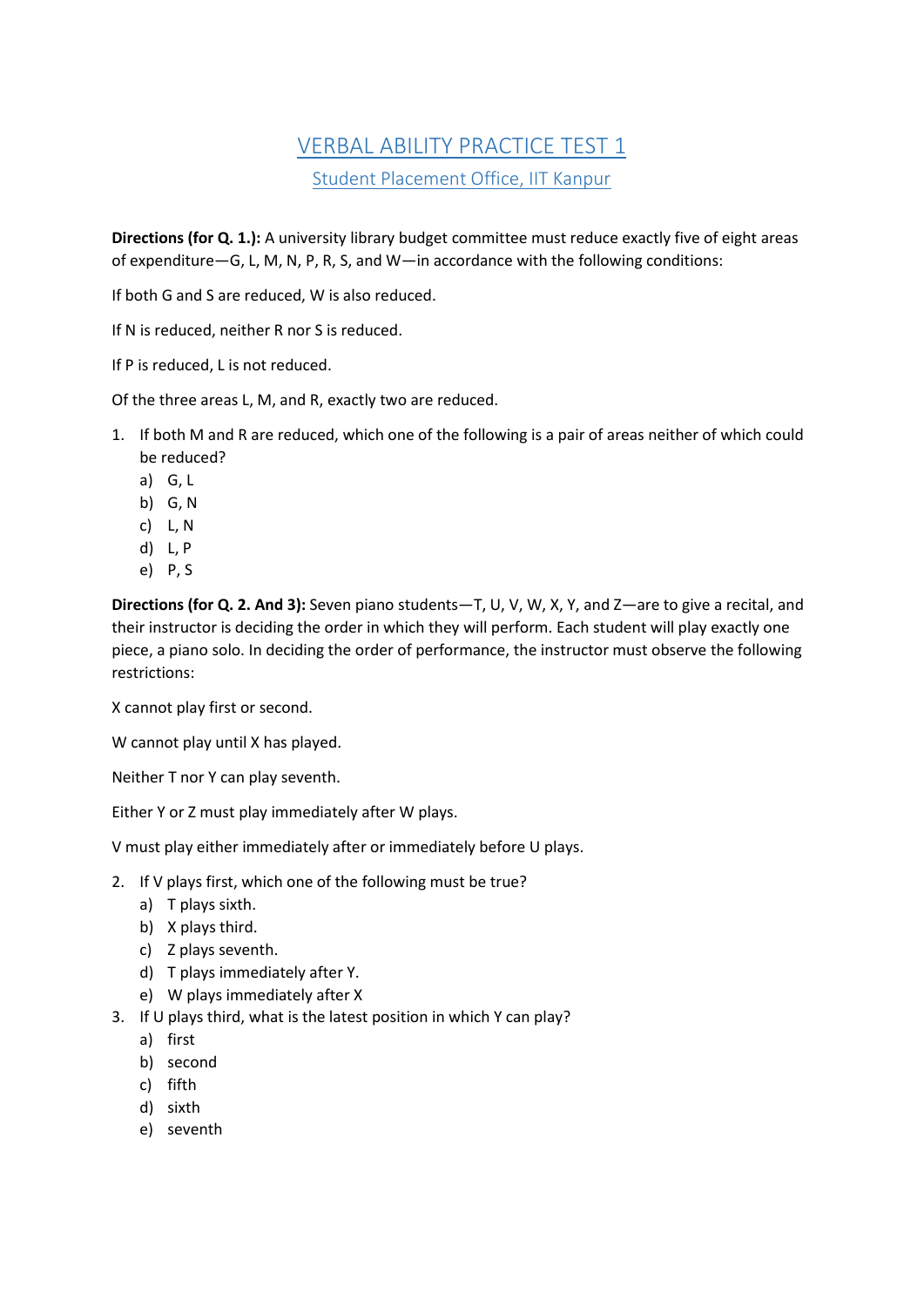**Directions (for Q. 5.):** A charitable foundation awards grants in exactly four areas— medical services, the0ater arts, wildlife preservation, and youth services—each grant being in one of these areas. One or more grants are awarded in each of the four quarters of a calendar year. Additionally, over the course of a calendar year, the following must obtain:

Grants are awarded in all four areas.

No more than six grants are awarded.

No grants in the same area are awarded in the same

quarter or in consecutive quarters.

Exactly two medical services grants are awarded.

A wildlife preservation grant is awarded in the second quarter.

- 4. If a wildlife preservation grant and a youth services grant are awarded in the same quarter of a particular calendar year, then any of the following could be true that year EXCEPT:
	- a) A medical services grant is awarded in the second quarter.
	- b) A theater arts grant is awarded in the first quarter.
	- c) A theater arts grant is awarded in the second quarter.
	- d) A wildlife preservation grant is awarded in the fourth quarter.
	- e) A youth services grant is awarded in the third quarter.

**Directions (for Q. 5 - 9.):** In each of the following questions, two statements numbered I and II are given. There may be cause and effect relationship between the two statements. These two statements may be the effect of the same cause or independent causes. These statements may be independent causes without having any relationship. Read both the statements in each question and mark your answer as

- \* (A) If statement I is the cause and statement II is its effect;
- \* (B) If statement II is the cause and statement I is its effect;
- \* (C) If both the statements I and II are independent causes;
- \* (D) If both the statements I and II are effects of independent causes; and
- \* (E) If both the statements I and II are effects of some common cause.

#### **5. Statements:**

**Statement 1.** The prices of petrol and diesel in the domestic market have remained unchanged for the past few months.

**Statement 2.** The crude oil prices in the international market have gone up substantially in the last few months.

- a) Statement I is the cause and statement II is its effect
- b) Statement II is the cause and statement I is its effect
- c) Both the statements I and II are independent causes
- d) Both the statements I and II are effects of independent causes
- e) Both the statements I and II are effects of some common cause